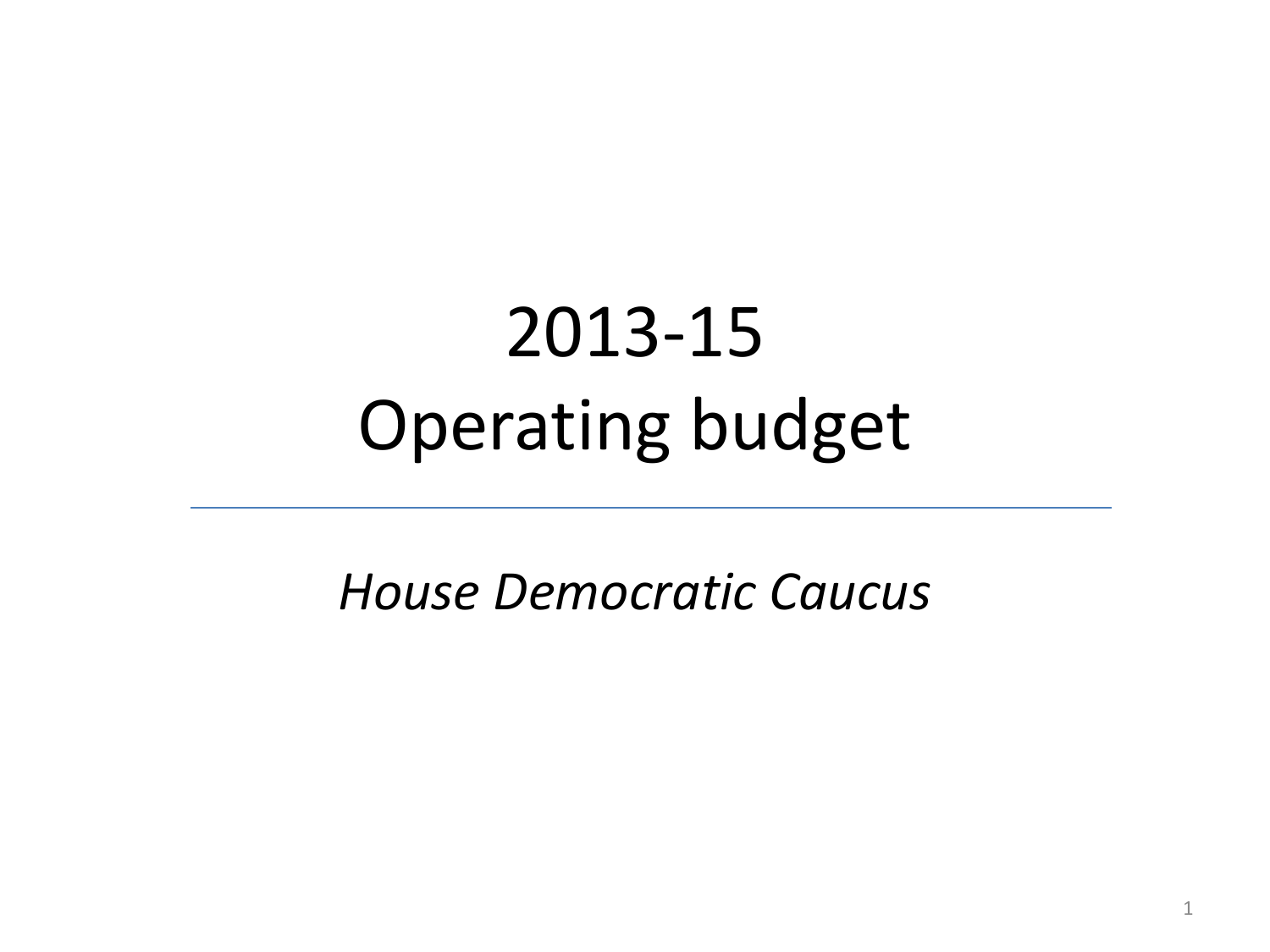# **Schools: our focus from the start**

From *McCleary:*

The word "ample" in Article IX…provides a broad constitutional guideline meaning **fully, sufficient, and considerably more than just adequate.**

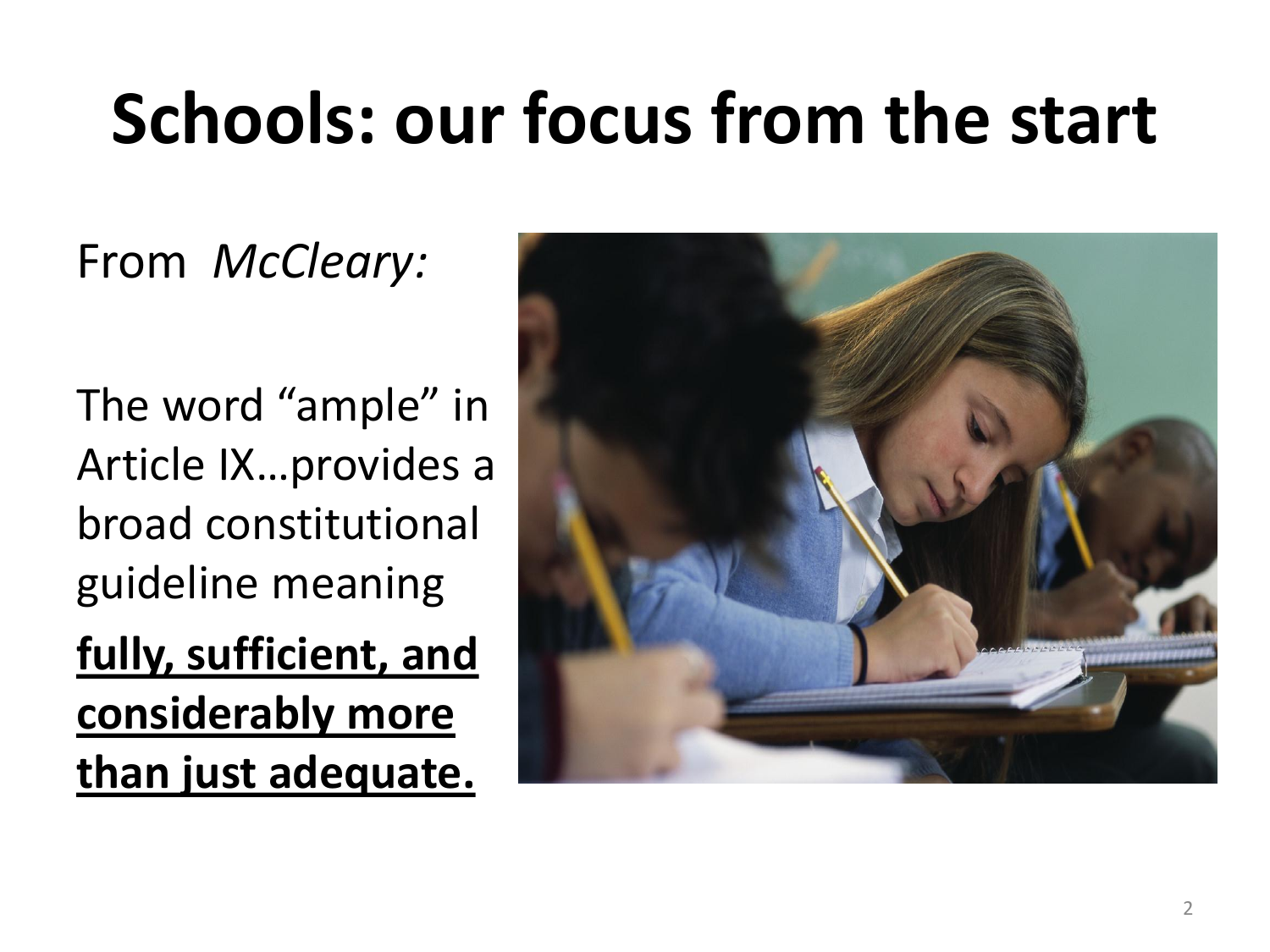# **A responsible budget that funds our state's priorities**

- Fully-funds K-12 education.
- Expands healthcare to 280,000 people.
- Saves the safety net.
- Promotes opportunity and economic growth.

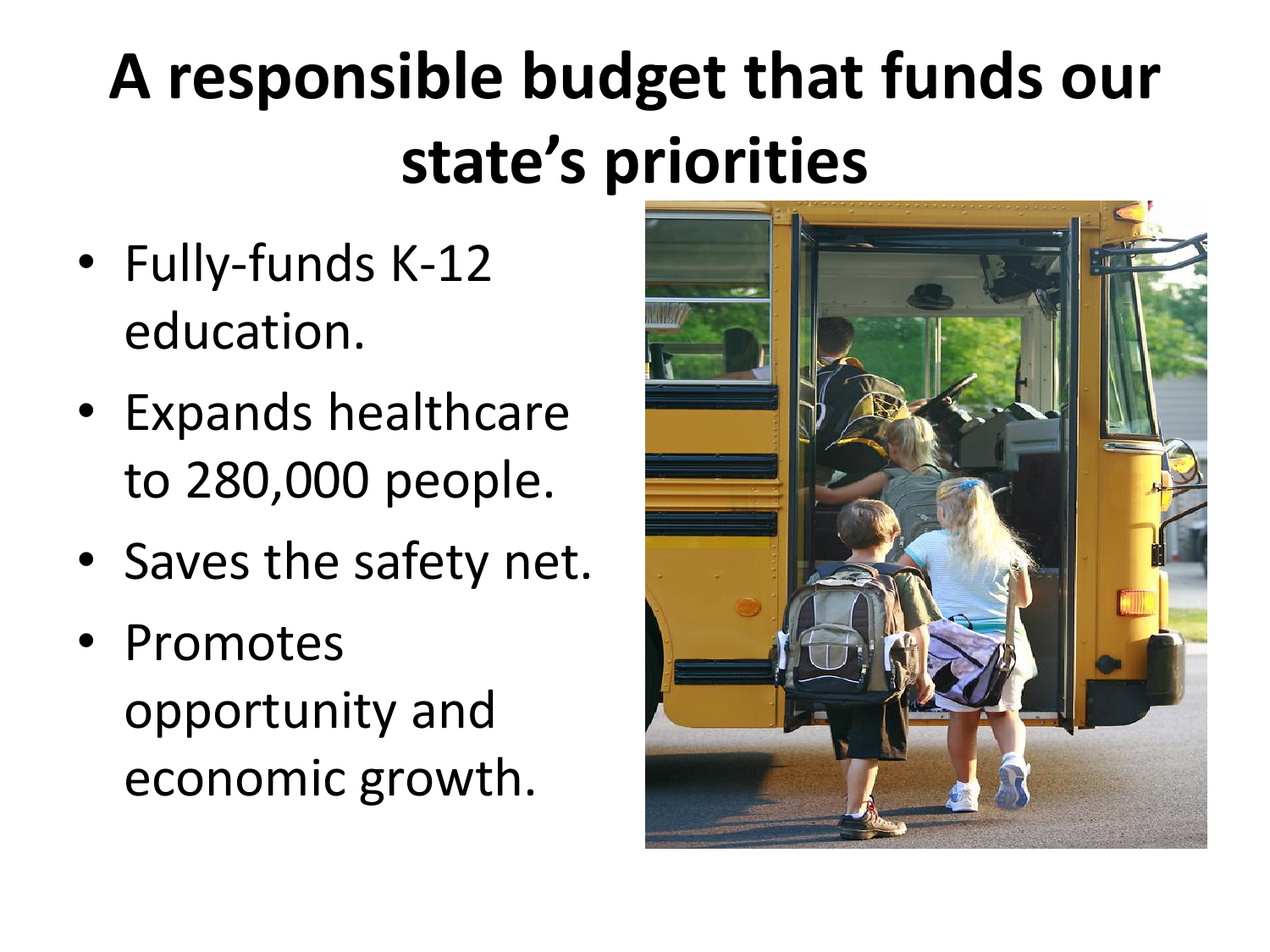# **An honest, long-term approach**

- We don't rely on gimmickry.
- We don't push costs into the next biennium.
- We don't assume savings that can't be realized.
- We don't make illegal transfers.

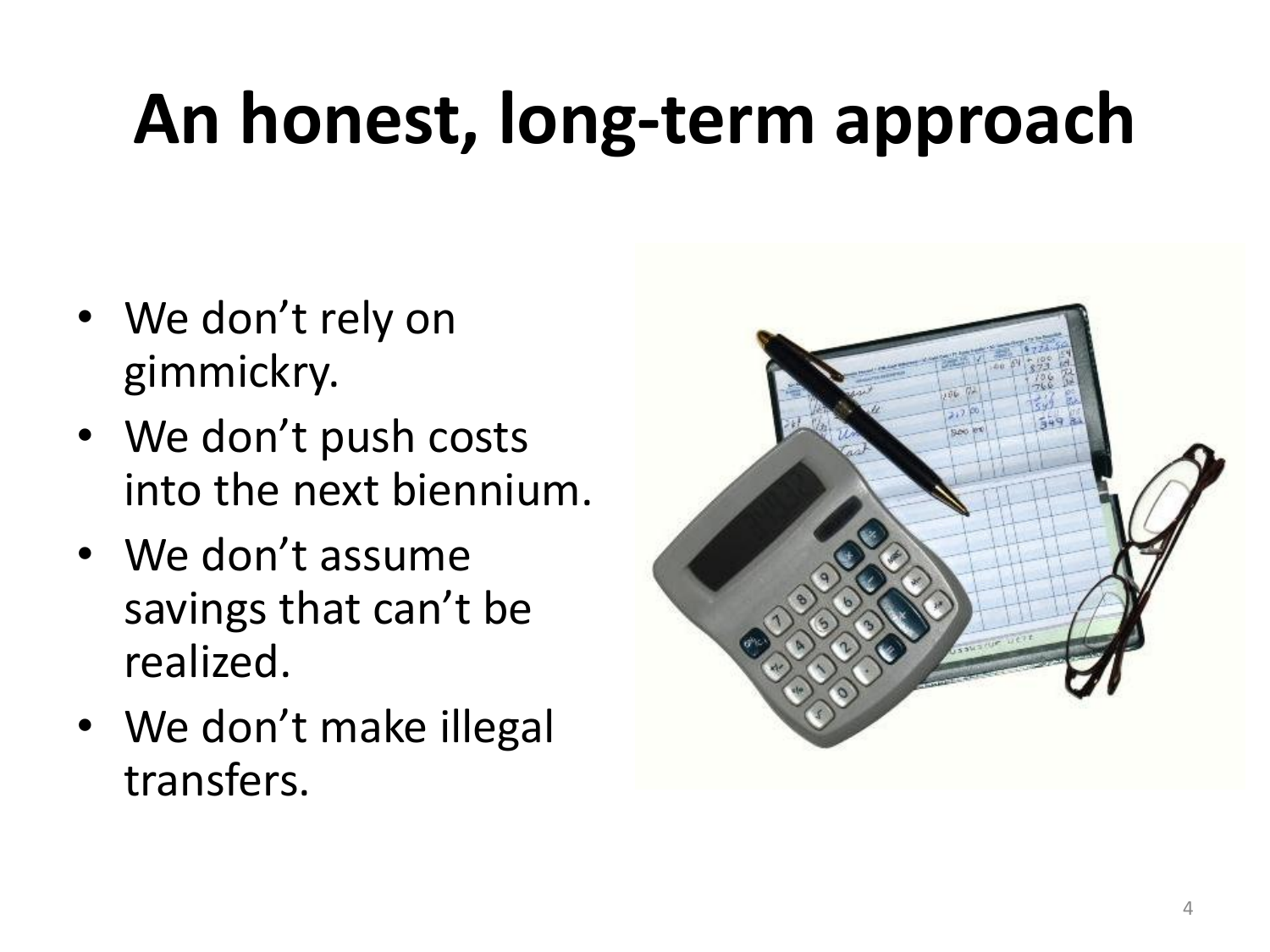# **Funding basic education**

- Our paramount duty
- We set a course to change the way we fund basic education before the WA Supreme Court ruled in the McCleary case
- Our goal: ample funding in a thoughtful way
- We make steady, measurable, linear progress
- We respect the recommendations of the Education Funding Task Force

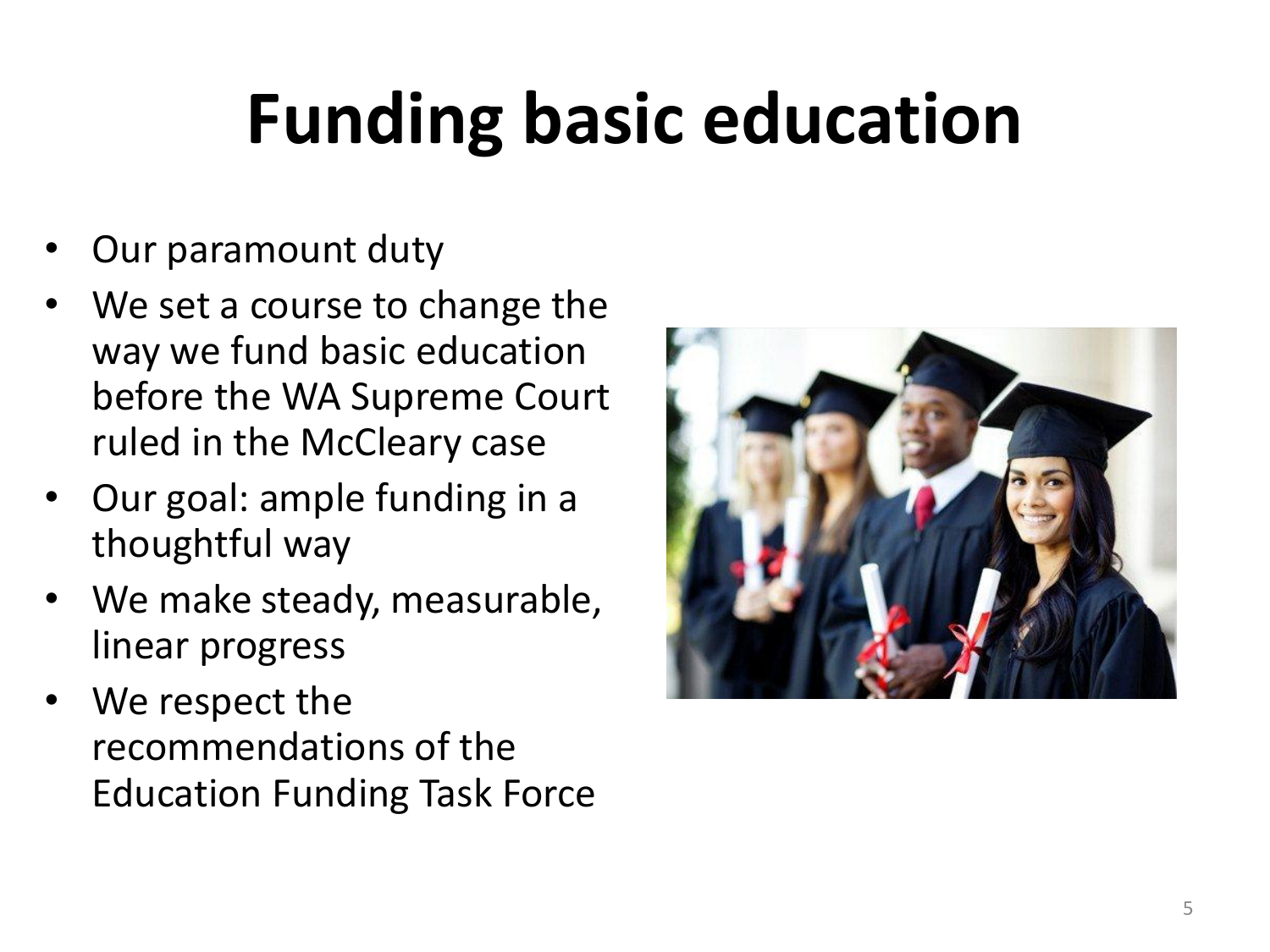# **McCleary Funding Grows**

#### **\$ in Thousands**

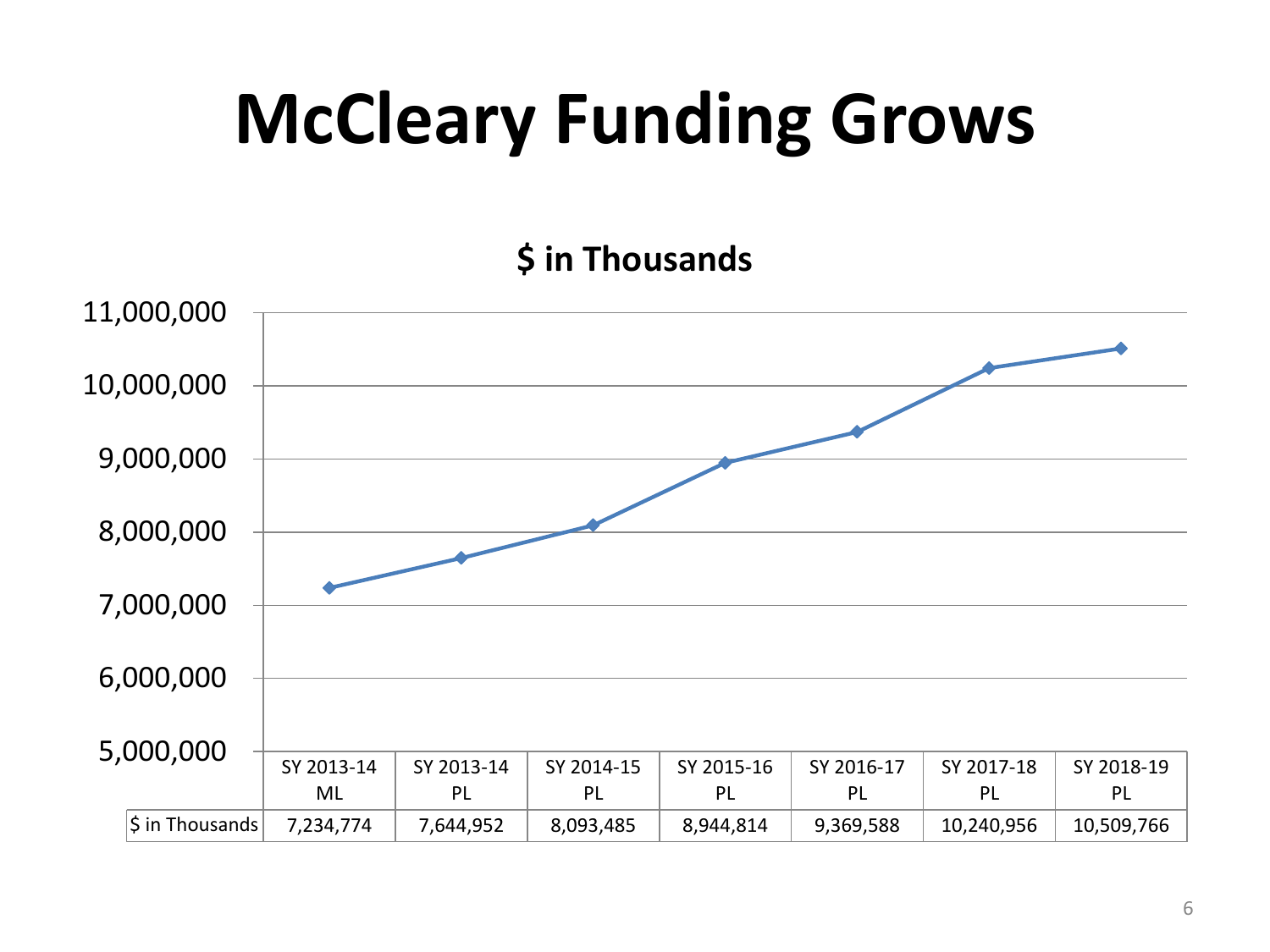## **K-12 Funding**

#### **+1.9 billion over current biennium**

| <b>Subject</b>                                                | \$ in millions |
|---------------------------------------------------------------|----------------|
| <b>McCleary-related Items</b>                                 |                |
| --Reduce K-3 class size                                       | \$225.4        |
| --Materials, Supplies and Operating Costs (MSOC)              | 461.3          |
| --Pupil Transportation                                        | 144.1          |
| --Full Day Kindergarten                                       | 91.5           |
| --Career and College Ready                                    | 75.0           |
| --Increase Instructional Hours                                | 63.5           |
| --State salary support for classified/administrative<br>staff | 247.9          |
| Subtotal                                                      | \$1.31 billion |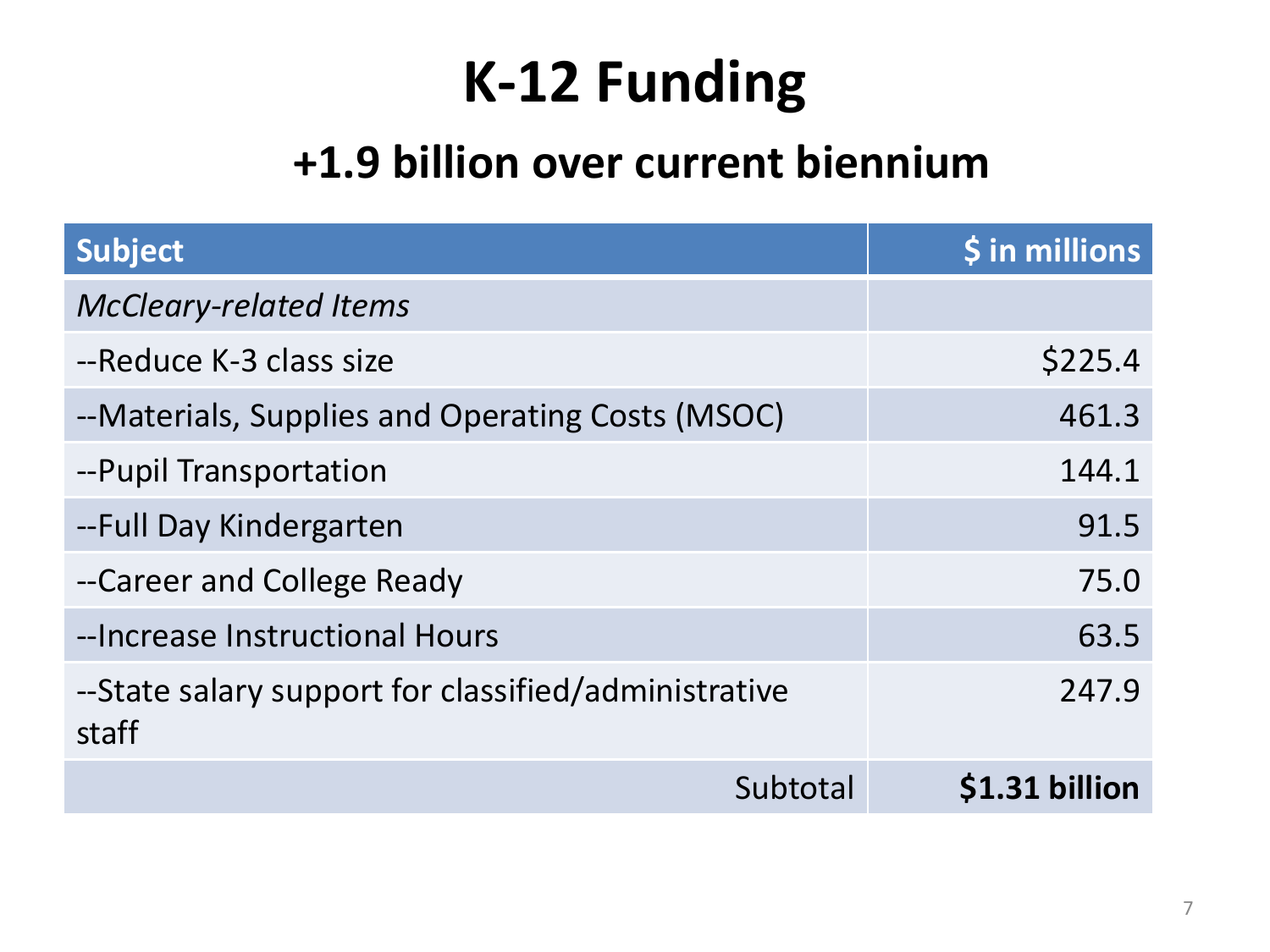# **Early Learning**

- Like K-12, we have charted a course to provide early learning opportunities for all three and four year olds eligible for ECEAP
- We are also improving our child care system where many of our vulnerable children can get a better start

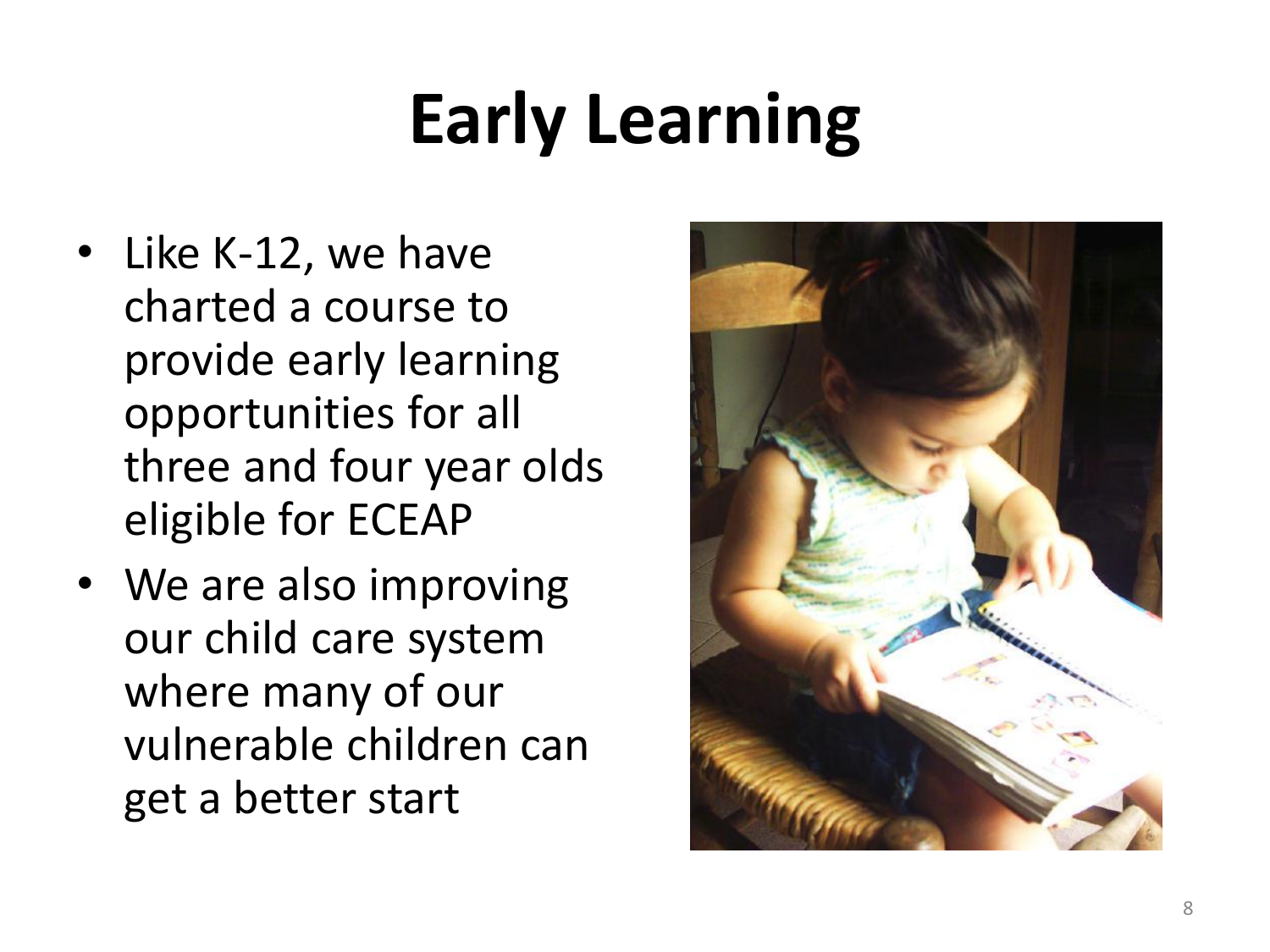## **Early Learning**

| Subject                                                       | \$ in millions |
|---------------------------------------------------------------|----------------|
| ECEAP (Preschool) increase – more children<br>served          | 38.5           |
| <b>Working Connections Child Care Quality</b><br>Improvements | 30.8           |
| Home visiting expansion                                       | 1.0            |
| Therapeutic Child Care (Childhaven)                           | 1.6            |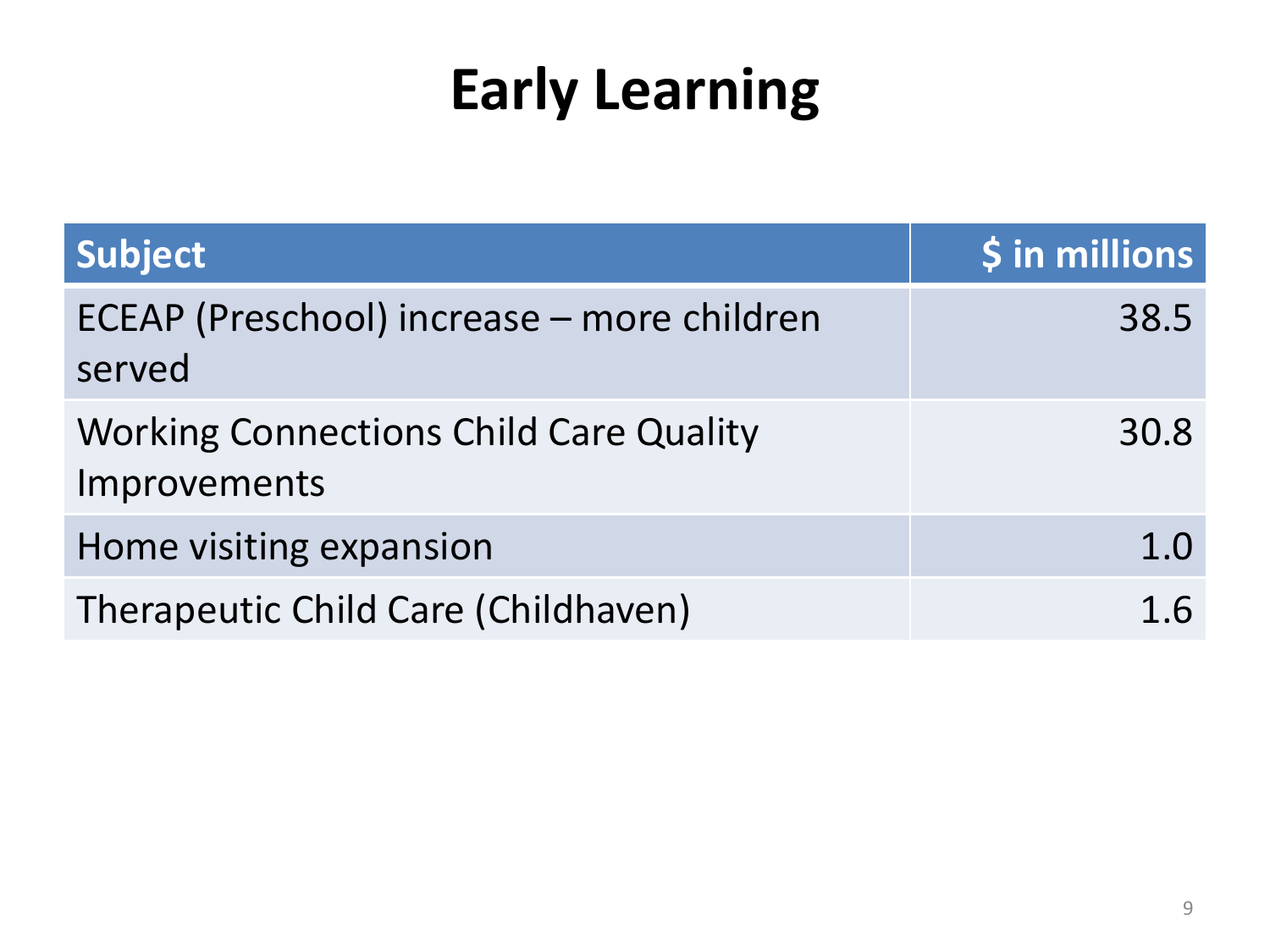# **Jobs for the New Economy**

- Higher education is the economic engine of our state's new economy
- Our budget sets a course for our universities and colleges to provide more graduates in the areas our state's growing businesses need
- We are giving opportunities for disadvantaged kids to go to college

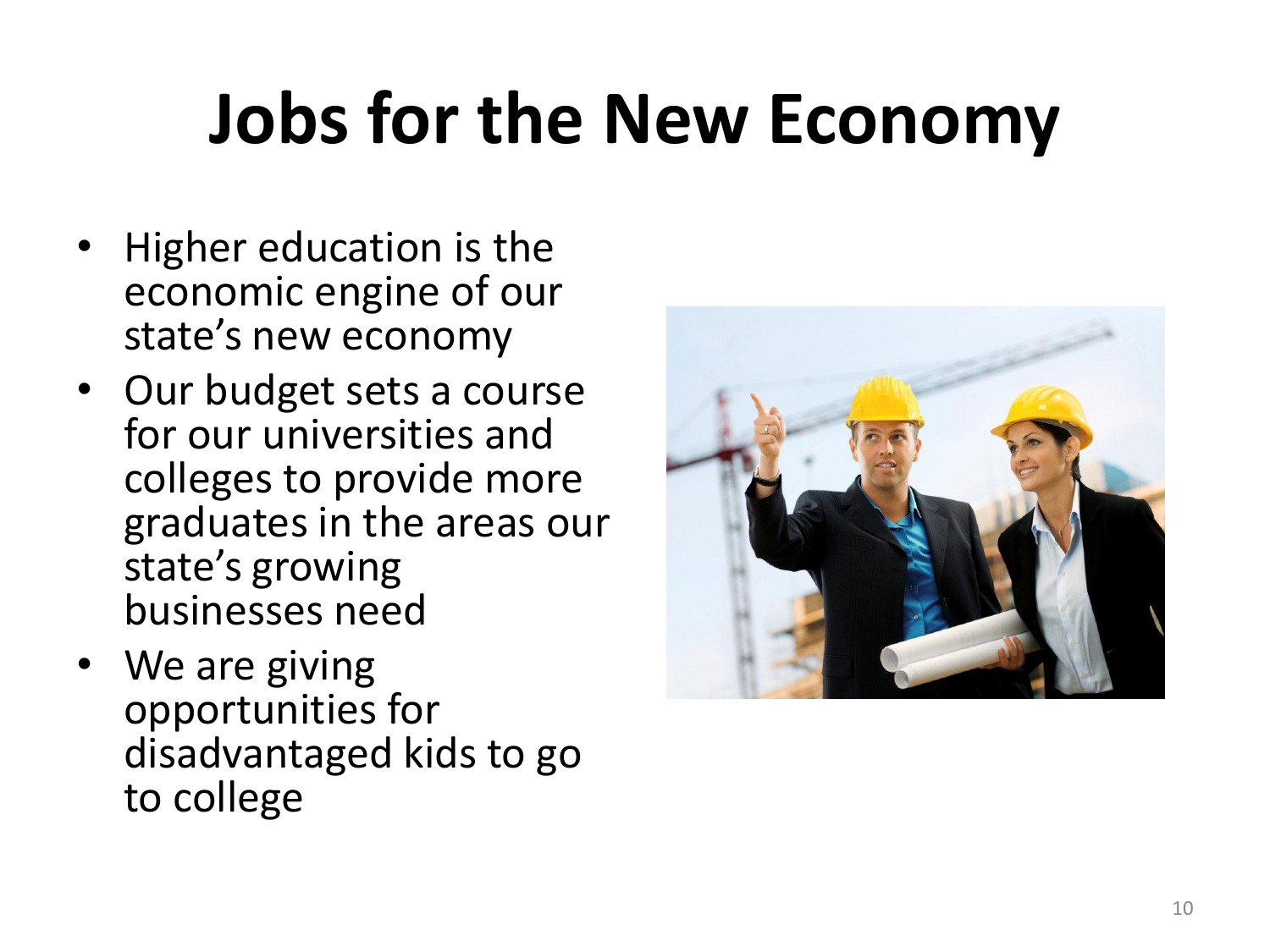### **Jobs for the New Economy**

| <b>School/Program</b>                      | <b>Investments</b>                                                                                                                                                                                                                                           |
|--------------------------------------------|--------------------------------------------------------------------------------------------------------------------------------------------------------------------------------------------------------------------------------------------------------------|
| University of<br>Washington                | <b>Computer Science and Engineering Enrollments</b><br><b>Clean Energy Institute</b><br>$\bullet$                                                                                                                                                            |
| <b>Washington State</b><br>University      | <b>Computer Science and Engineering Enrollments</b><br>$\bullet$<br><b>Medical Education and Biomedical Research</b><br>$\bullet$                                                                                                                            |
| Western<br>Washington<br>University        | <b>Computer Science and Engineering Enrollments</b>                                                                                                                                                                                                          |
| Community and<br><b>Technical Colleges</b> | Aerospace and STEM (Science, Technology, Engineering and<br>$\bullet$<br>Math) Enrollments<br><b>Maritime Industries</b><br>$\bullet$<br>Opportunity Center for Employment and Education<br>$\bullet$<br><b>Aerospace Center for Excellence</b><br>$\bullet$ |
| Student<br>Achievement<br>Council          | <b>Opportunity Scholarship Program</b>                                                                                                                                                                                                                       |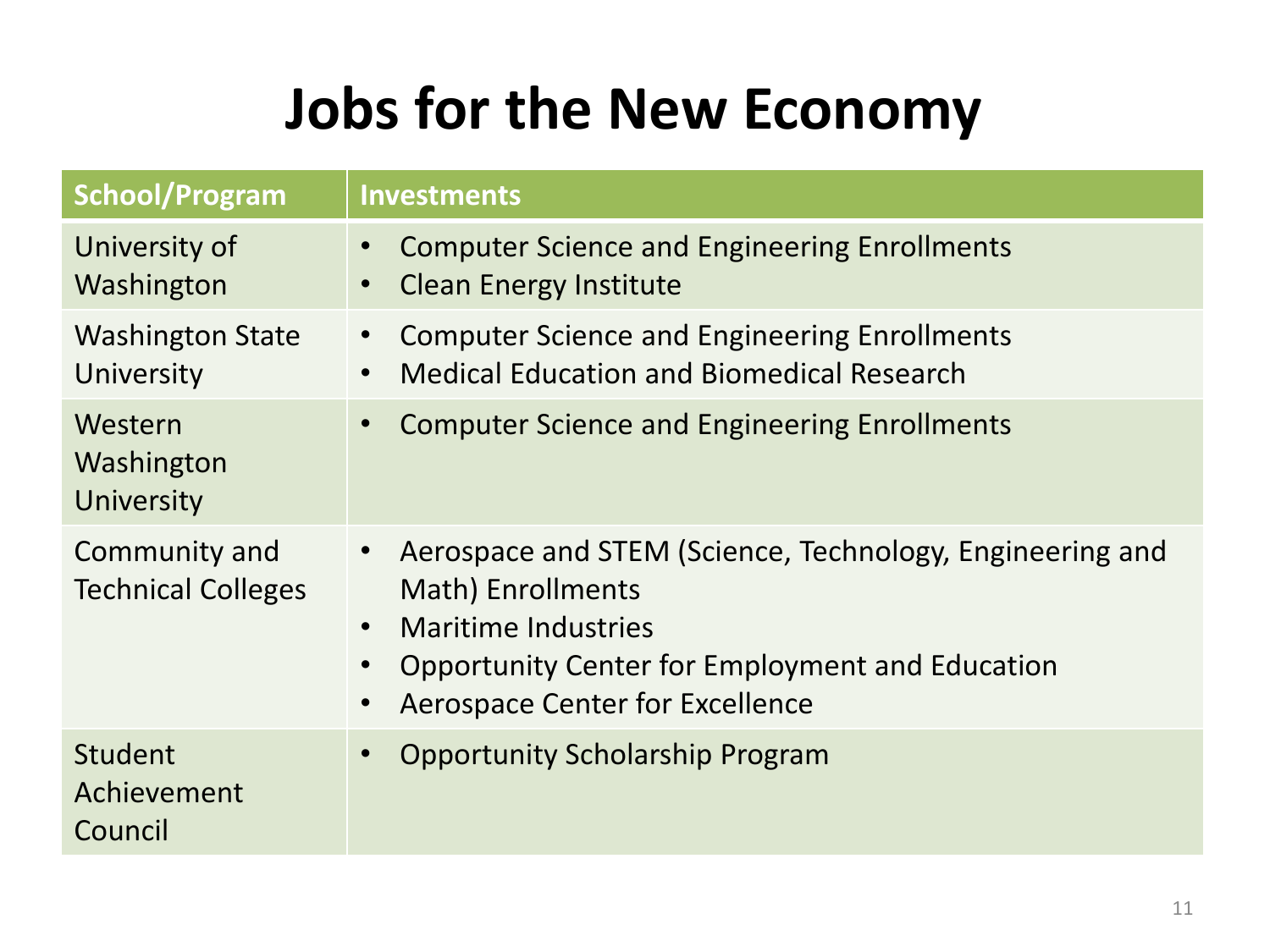### **Higher Education**

#### **\$292.6 million more than the current biennium**

| Subject                                                                                                                      | $\sin$<br>millions |
|------------------------------------------------------------------------------------------------------------------------------|--------------------|
| <b>College Bound Scholarships</b>                                                                                            | 50.7               |
| <b>State Need Grant</b>                                                                                                      | 36.4               |
| Tuition support for institutions – 5% at UW,<br>WSU & WWU; others at 3% (increased<br>support for colleges and universities) | 115.9              |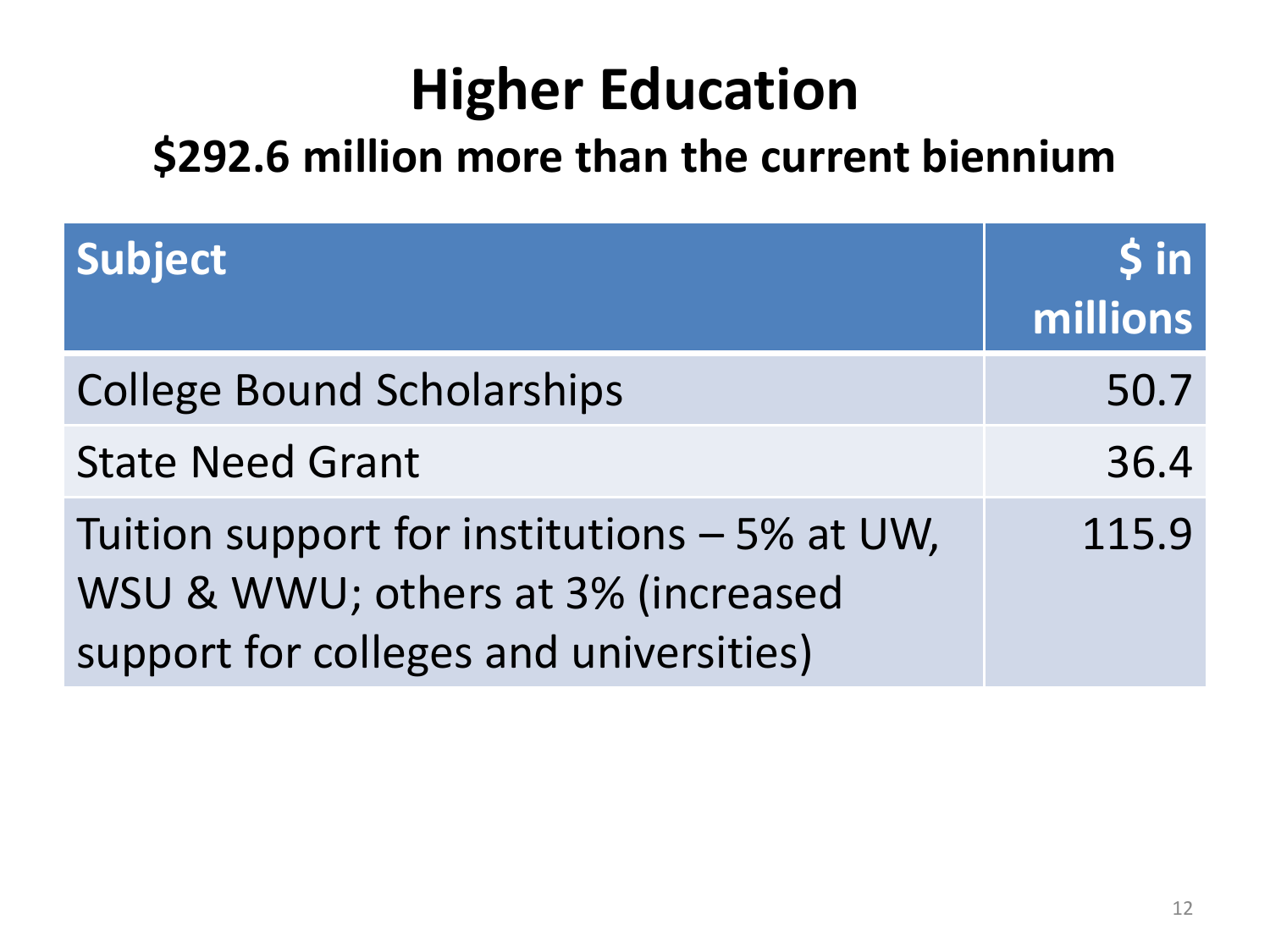## **Health Care**

- Obama Care will transform our state's health and economy – we're all in
- We make sure that our state is ready for this transformation

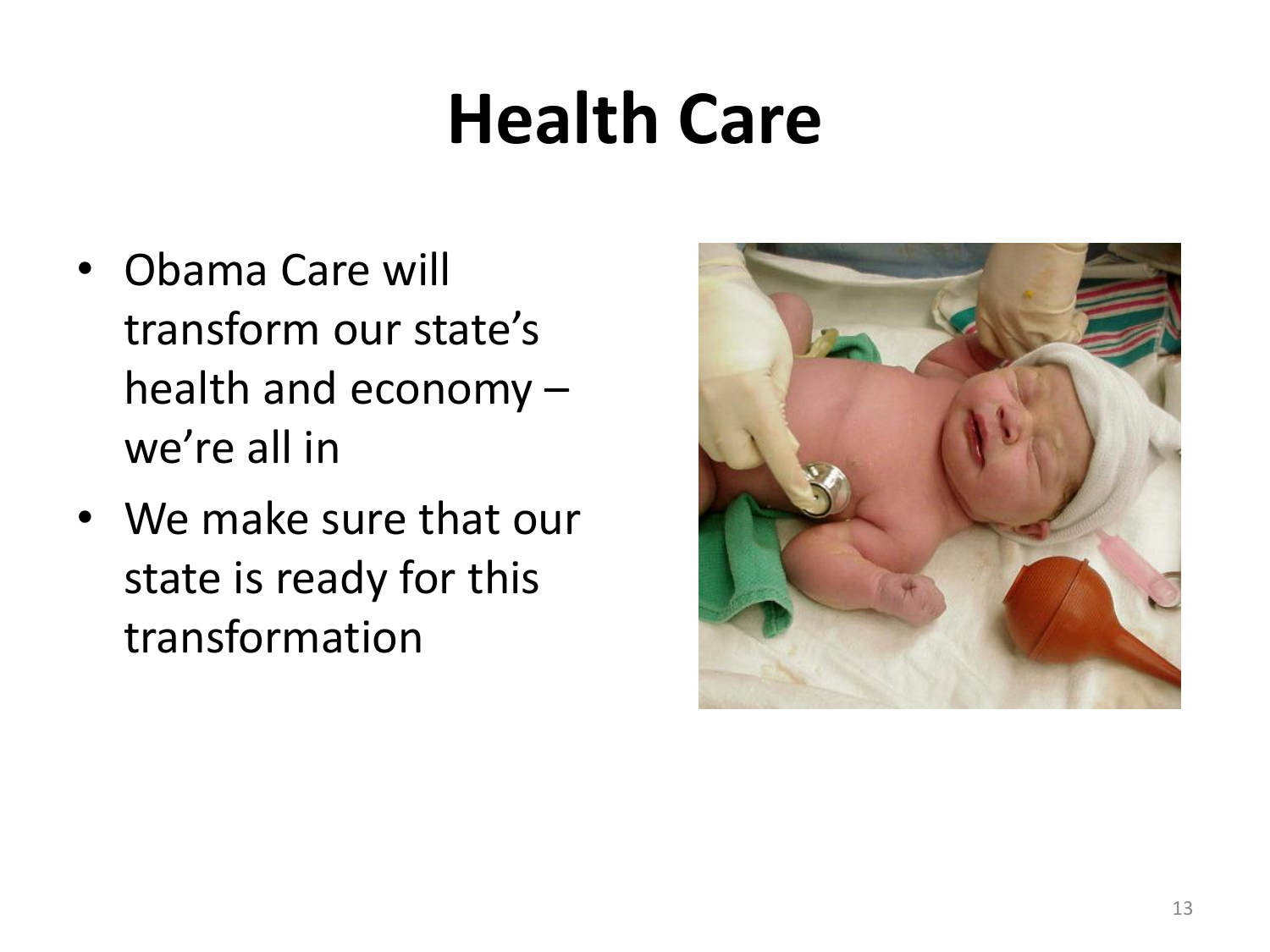#### **Health Care**

| <b>Subject</b>                                                          | $$$ in millions |
|-------------------------------------------------------------------------|-----------------|
| Medicaid Expansion Savings – while adding nearly<br>300,000 people      | (5265.1)        |
| Continue Hospital Safety Net Program                                    | (259.9)         |
| Efficiencies: 12 month dispensing, Health Path WA, drug<br>rebates, etc | (15.4)          |
| <b>Fully fund Health Benefit Exchange</b>                               | 23.8            |
| Restore Adult Dental – including newly eligible Medicaid<br>clients     | 23.9            |
| <b>Tobacco Quitline</b>                                                 | 3.9             |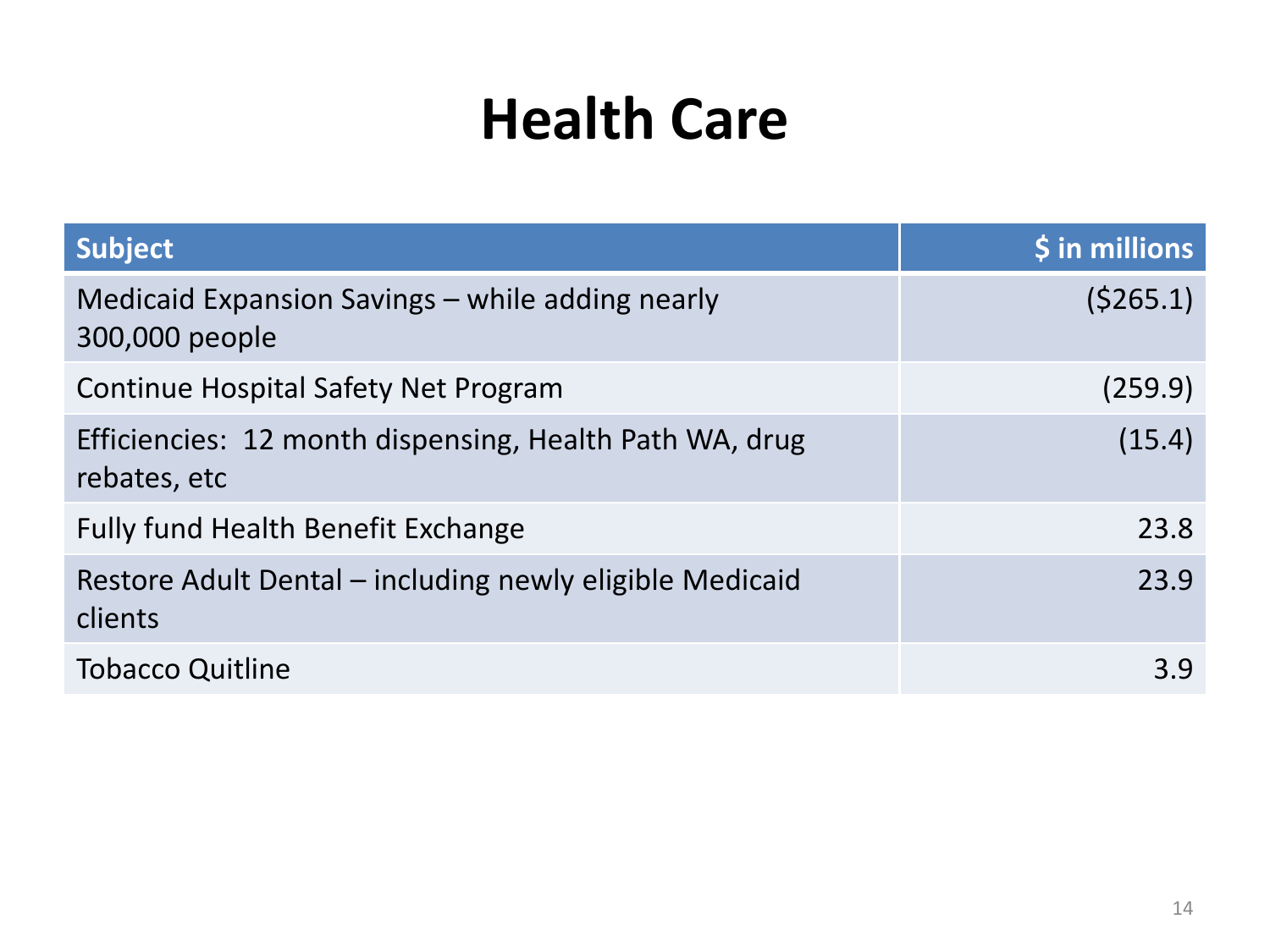# **Human Services**

- We don't abandon our state's vulnerable populations – the aged, blind and disabled and working families
- We give DSHS the resources to respond to abuse and neglect of both our children and our elderly

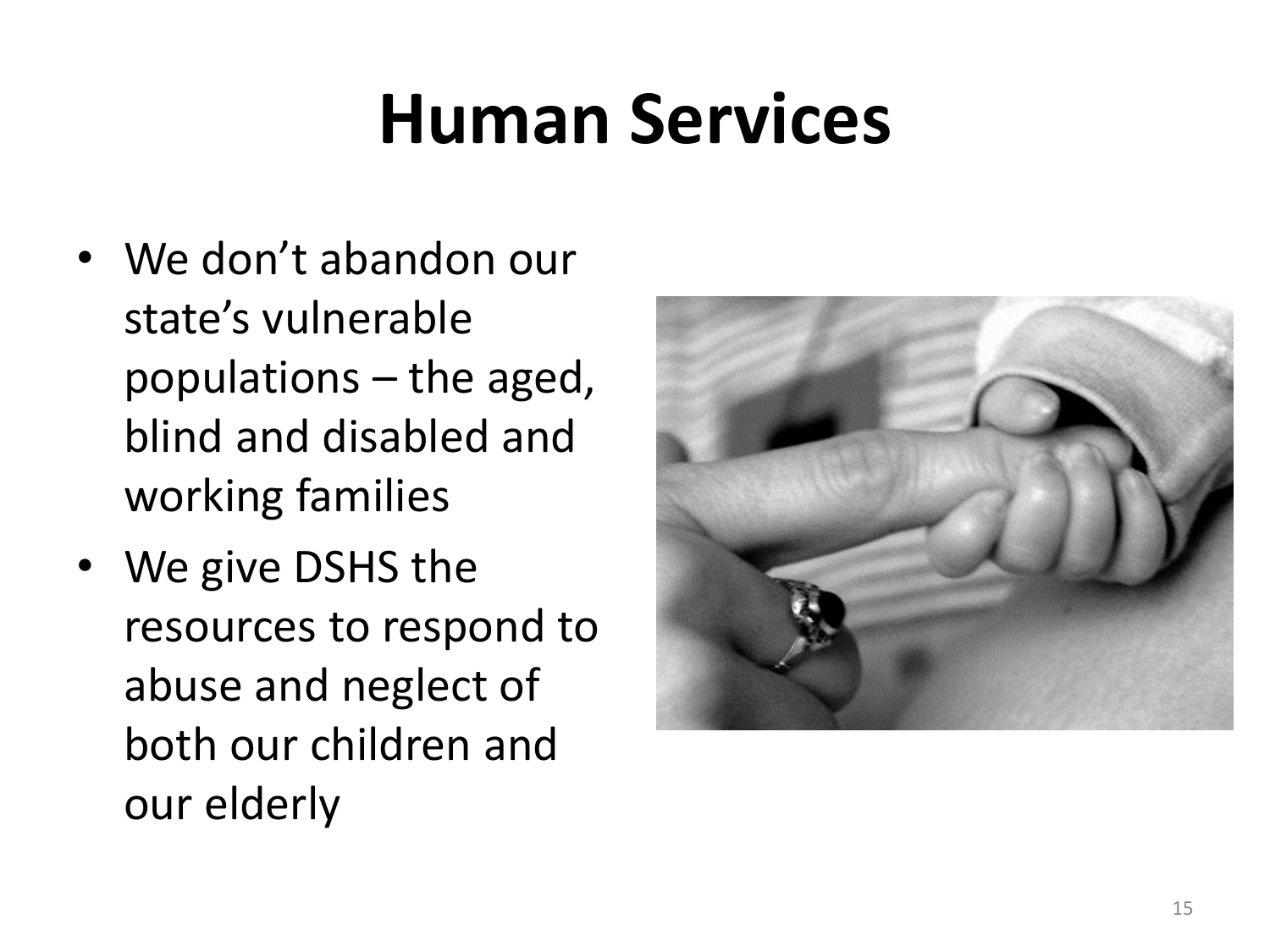## **Human Services**

| Subject                                                     | \$ in millions |
|-------------------------------------------------------------|----------------|
| <b>Caseload Savings</b>                                     | (126.3)        |
| <b>Mental Health System Fixes</b>                           | 31.3           |
| <b>Family Assessment Response (FAR)</b><br><b>Services</b>  | 8.3            |
| <b>Extended Foster Care</b>                                 | 3.6            |
| <b>Developmental Disabled Placements</b>                    | 10.7           |
| <b>Emergency Assistance for Homeless</b><br><b>Families</b> | 8.0            |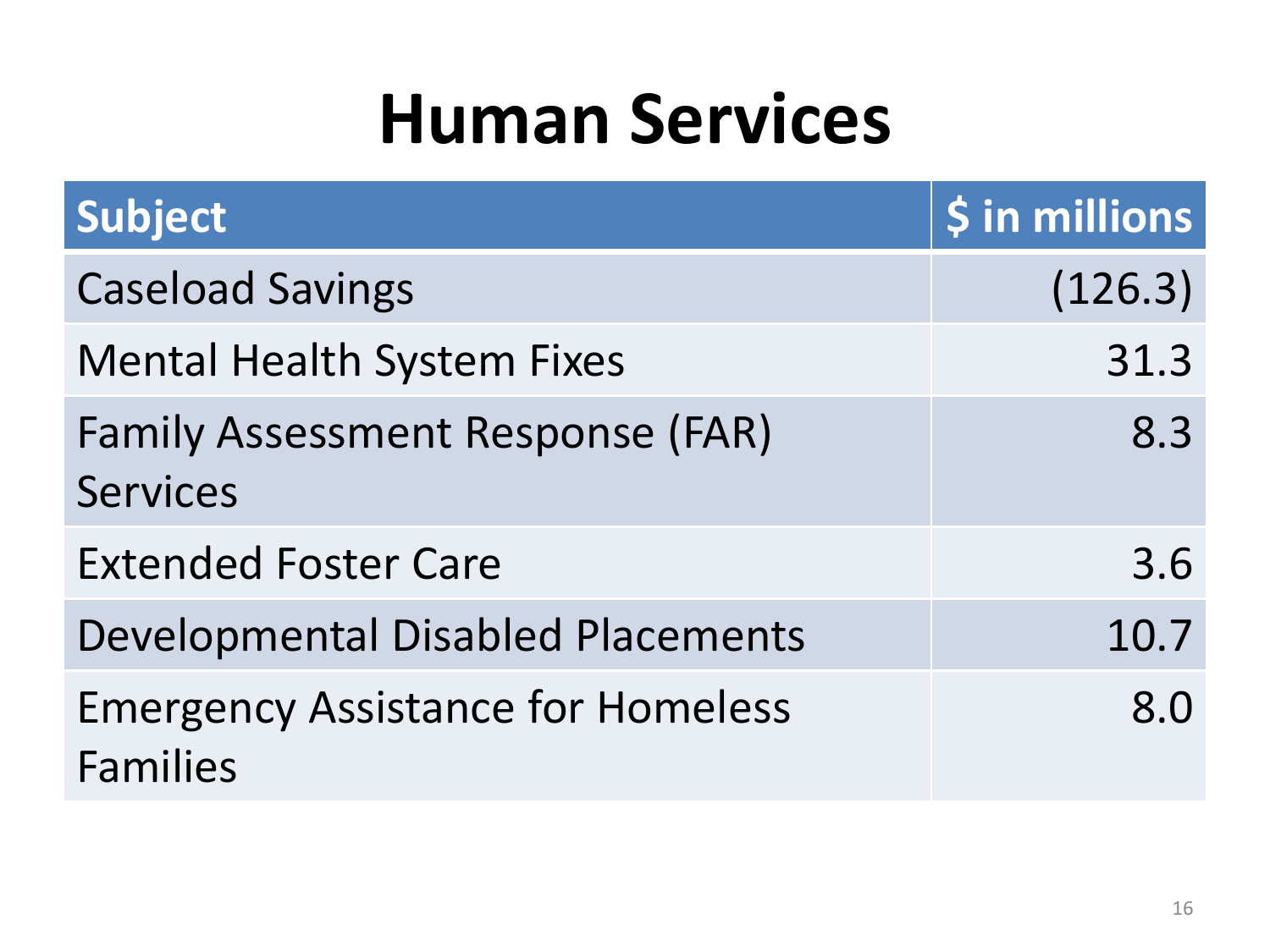## **How is our budget different from Senate?**

- Meets our McCleary funding obligation
- It's gimmick-free
	- No imaginary revenue
	- No unspecified cuts
	- No unconstitutional funds that are spent twice
- Doesn't shred the safety net
- Recognizes our state's needs
	- Health care reform
	- Clean air, clean water, state parks
- Balanced over four years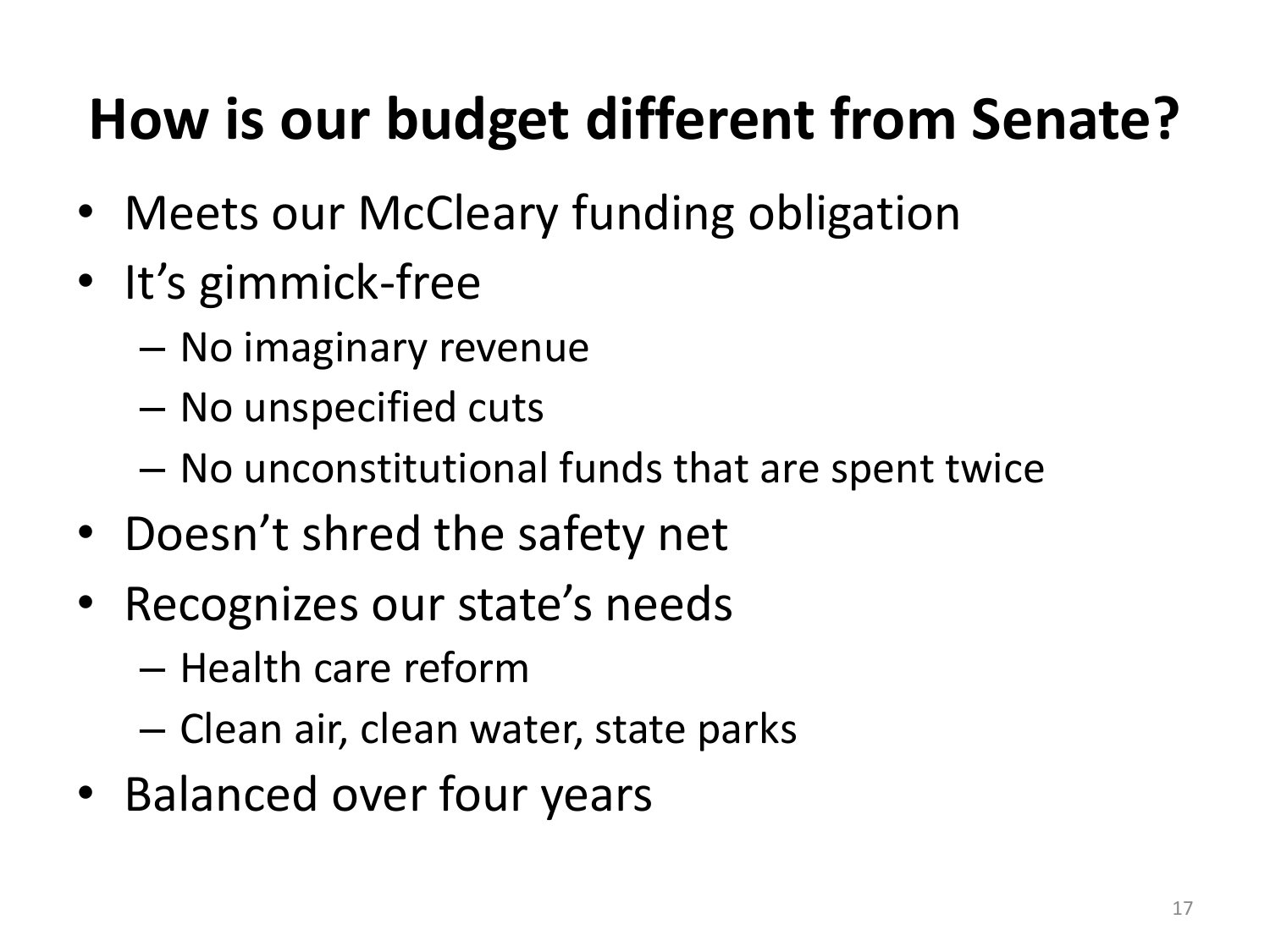# **Closing exemptions to open opportunity**

- We are changing the way we do business to invest in Washington's students.
- A balanced and responsible approach that listens to the experts.
- Since 1995, 277 new exemptions have been created, costing more than \$3.6 billion this biennium.
- This proposal closes 15, less than 2% of the total on the books now.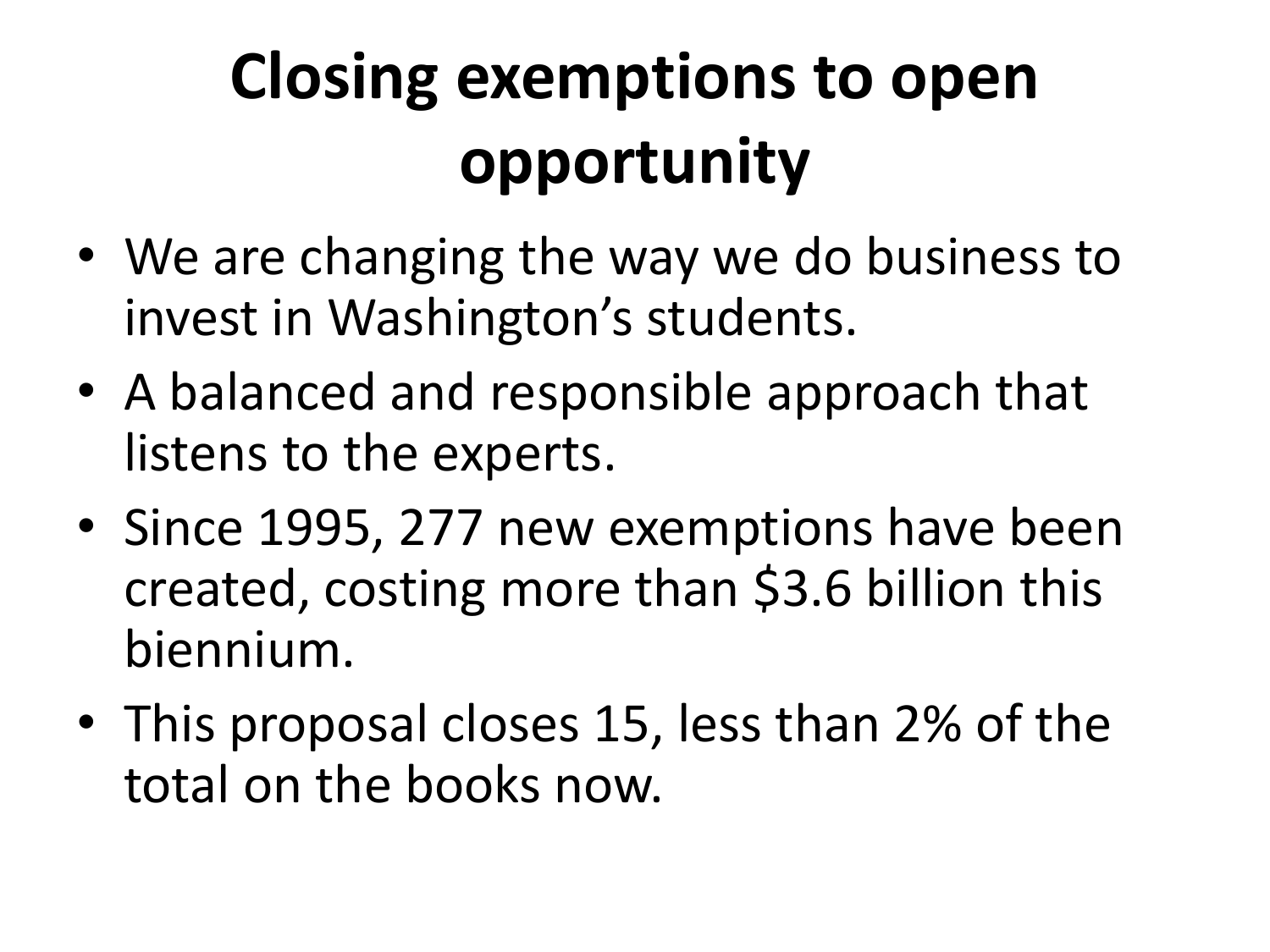| House Democrats' Revenue & Education Investment Proposal for 2013-15 Biennium                                                        |                                              |
|--------------------------------------------------------------------------------------------------------------------------------------|----------------------------------------------|
| <b>Close and Narrow Tax Exemptions and Special Rates:</b>                                                                            | 2013-15 Estimated Impact<br>(\$ in millions) |
| Repeal Preferential B&O Rate: Travel Agents & Tour Operators                                                                         | \$14.6                                       |
| Repeal Preferential B&O Rate: Insurance Agents                                                                                       | \$46.1                                       |
| Repeal Preferential B&O Rate: Resellers of Prescription Drugs                                                                        | \$29.0                                       |
| Repeal Preferential B&O Rate: Stevedoring                                                                                            | \$27.7                                       |
| Narrow: B&O and Sales Tax Exemptions for Import Commerce                                                                             | \$24.1                                       |
| Repeal Exemption: Sales Tax on Bottled Water                                                                                         | \$51.5                                       |
| Repeal Exemption: Sales Tax for Non-Residents                                                                                        | \$63.7                                       |
| Repeal Exemption: Sales Tax on Janitorial Services                                                                                   | \$36.2                                       |
| Repeal Exemption: Public Utility Tax on Interstate Transport, Instate Portion                                                        | \$63.2                                       |
| Repeal Exemption: Extracted Fuel                                                                                                     | \$40.8                                       |
| Repeal: Handling Losses Fuel Tax Deduction                                                                                           | \$5.2                                        |
| Narrow: High Technology Research & Development B&O Credit                                                                            | \$23.2                                       |
| Repeal Exemption: High Technology Research & Development Sales & Use Tax Exemption                                                   | \$55.5                                       |
| Tax Fairness for Communications Services and Estate Tax:                                                                             | 2013-15 Estimated Impact<br>(\$ in millions) |
| Communications Services Parity: Repeal sales tax exemption for residential telephone service, other tax parity<br>changes - SHB 1971 | \$109.9                                      |
| Estate Tax Clarification & Parity: Bracken Legislation - HB 1920                                                                     | \$160.3                                      |
| <b>Maintain Current Revenues:</b>                                                                                                    | 2013-15 Estimated Impact<br>(\$ in millions) |
| Extend 0.3% B&O Surcharge                                                                                                            | \$534.0                                      |
| Extend & Lower: Beer Tax Increase                                                                                                    | \$58.7                                       |
| <b>TOTAL</b>                                                                                                                         | \$1,343.7                                    |

*All estimates assume a July 1, 2013 effective date with 11 months of collections for FY 2014*